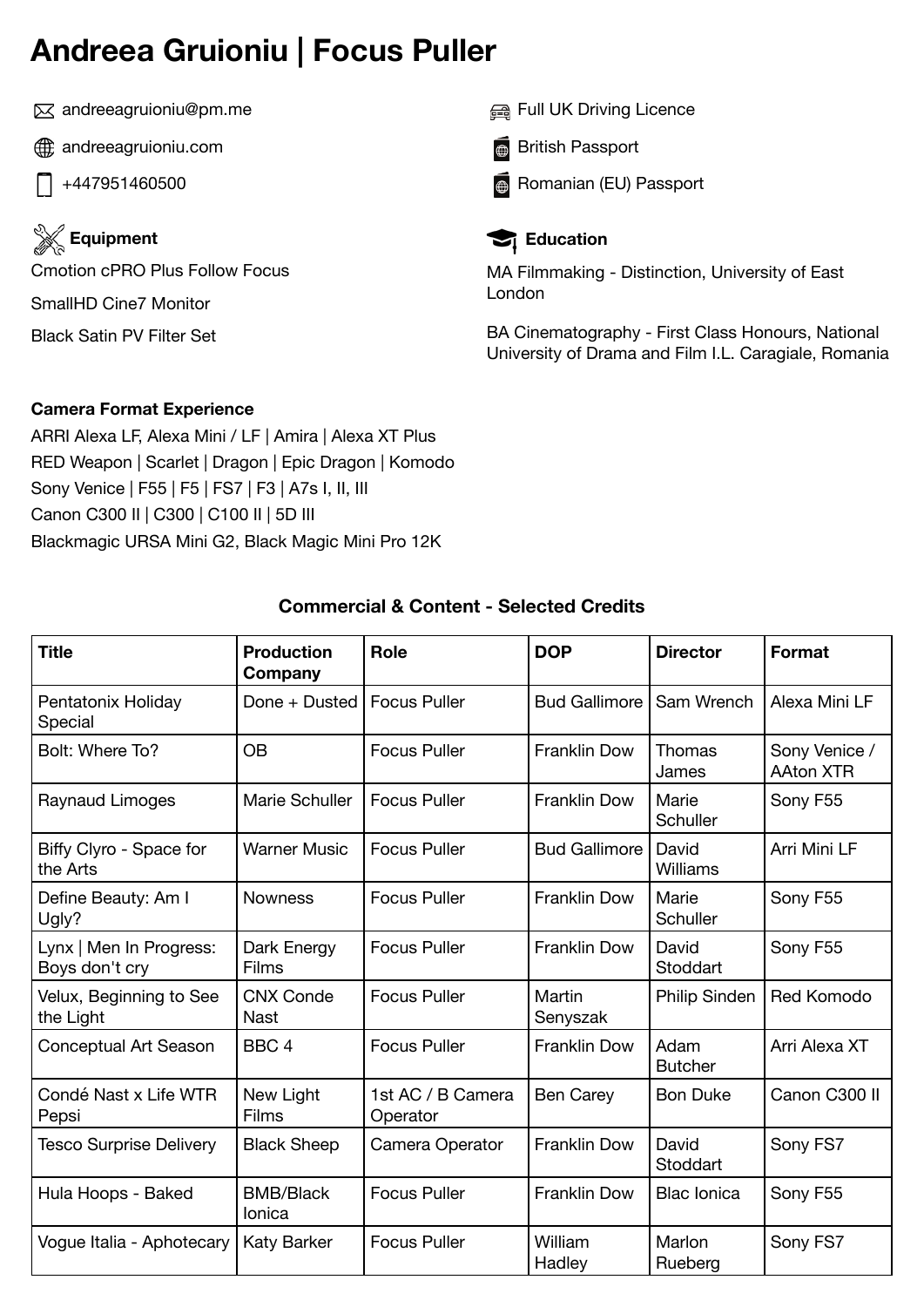#### **Music - Selected Credits**

| <b>Title</b>                                                          | <b>Production</b><br>Company            | <b>Role</b>         | <b>DOP</b>              | <b>Director</b>        | <b>Format</b> |
|-----------------------------------------------------------------------|-----------------------------------------|---------------------|-------------------------|------------------------|---------------|
| Kylie Minogue - Can't<br><b>Stop Writing Songs</b><br>About You       | Prettybird                              | <b>Focus Puller</b> | Franklin Dow            | Sophie<br>Muller       | Sony FX9      |
| Taylor Swift - Lover<br><b>Concert Live in Paris</b>                  | <b>Electric Light</b><br><b>Studios</b> | <b>Focus Puller</b> | Ben Coughlan            | Dan Massie             | Alexa Mini    |
| <b>ABBA - Little Things</b>                                           | Prettybird                              | <b>Focus Puller</b> | Franklin Dow            | Sophie<br>Muller       | Alexa Mini    |
| Ed Sheeran - Shivers<br>/ Official Performance<br>Video               | <b>Electric Light</b><br><b>Studios</b> | <b>Focus Puller</b> | Franklin Dow            | Dan Massie             | Sony Venice   |
| Charli XCX - Good Ones<br>/ Drag performance                          | <b>Warner Music</b>                     | <b>Focus Puller</b> | <b>Liam White</b>       | Matt<br><b>Timmiss</b> | Sony FS7      |
| Rag'N'Bone Man &<br>Nothing But Thieves -<br>Alone / Live Performance | <b>Just Fred</b>                        | <b>Focus Puller</b> | <b>Bud Gallimore</b>    | Joe Connor             | Alexa Mini LF |
| Robbie Williams - Merry<br>Xmas Everybody ft<br>Jamie Cullum          | <b>Electric Light</b><br><b>Studios</b> | <b>Focus Puller</b> | Richard<br>Dunton       | Dan Massie             | Alexa Mini    |
| James Arthur - Ride                                                   | <b>Electric Light</b><br><b>Studios</b> | <b>Focus Puller</b> | Richard<br>Dunton       | Dan Massie             | Alexa Mini    |
| Dua Lipa - Boys Will be<br>Boys / WMA                                 | Ceremony<br>London                      | <b>Focus Puller</b> | <b>Marcus</b><br>Domleo | James<br><b>Barnes</b> | Alexa Mini LF |
| Dermot Kennedy - Better<br>Days / Live performance                    | Ceremony<br>London                      | <b>Focus Puller</b> | <b>Bud Gallimore</b>    | James<br><b>Barnes</b> | Alexa Mini LF |
| Griff - One Night /<br>Stripped version                               | <b>Electric Light</b><br><b>Studios</b> | <b>Focus Puller</b> | Richard<br>Dunton       | Andy Morgan            | Alexa Mini LF |
| Clean Bandit & Topic -<br>Drive (ft Wes Nelson)                       | Electric Light<br><b>Studios</b>        | <b>Focus Puller</b> | Richard<br>Dunton       | Dan Massie             | Alexa Mini    |
| Tom Grennan - Little bit<br>of Love /Live Orchestral<br>version       | Sony Music                              | <b>Focus Puller</b> | <b>Bud Gallimore</b>    | Chris<br>Chance        | Alexa Mini LF |
| Architects - Animals /<br>Live Orchestral version                     | Amazon Music                            | <b>Focus Puller</b> | <b>Stuart Pring</b>     | <b>Jack Lowe</b>       | Alexa Mini    |
| Royal Blood - Limbo /<br>Live Orchestral version                      | <b>Amazon Music</b>                     | <b>Focus Puller</b> | <b>Bud Gallimore</b>    | Jack Lowe              | Alexa Mini LF |
| Gary Barlow - How<br>Christmas is Supposed<br>To Be                   | Electric Light<br><b>Studios</b>        | <b>Focus Puller</b> | Richard<br>Dunton       | Andy Morgan            | Alexa Mini    |
| Askjell - To be Loved ft<br><b>AURORA</b>                             | Odelay                                  | <b>Focus Puller</b> | Franklin Dow            | Sophia +<br>Robert     | Alexa Mini    |
| Flohio - Ride                                                         | Somesuch                                | <b>Focus Puller</b> | Deepa<br>Keshvala       | Duncan<br>Loudon       | Alexa Mini    |
| Hercules and Love Affair<br>- Controller                              | Prettybird                              | <b>Focus Puller</b> | Franklin Dow            | Rei Nadal              | Arri Alexa XT |
| Sam Ryder - More / Live<br>at the V&A                                 | <b>Warner Music</b>                     | <b>Focus Puller</b> | Liam White              | David<br>Williams      | Alexa Mini    |